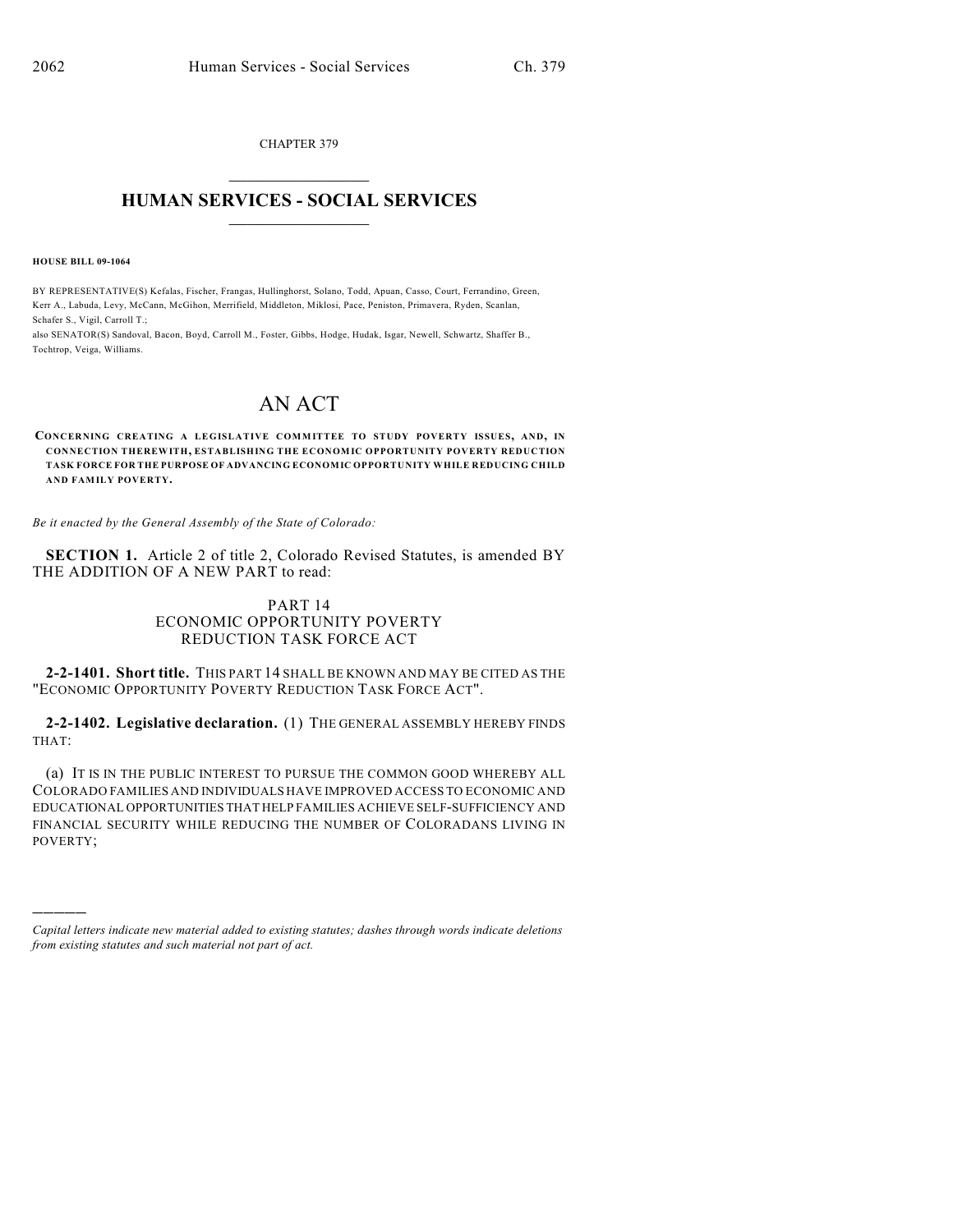(b) POVERTY HAS SOCIAL AND ECONOMIC COSTS FOR CHILDREN AND FAMILIES, COMMUNITIES, AND THE STATE OF COLORADO. CHILDREN LIVING IN POVERTY OFTEN EXPERIENCE LOWER ACADEMIC ACHIEVEMENT AND INCREASED HEALTH AND BEHAVIORAL PROBLEMS. THESE PROBLEMS OFTEN CONTINUE INTO ADULTHOOD, RESULTING IN GREATER SOCIAL AND ECONOMIC COSTS TO SOCIETY, INCLUDING INCREASED CRIME RATES, HEALTH PROBLEMS, AND NEGATIVE ECONOMIC IMPACTS ESTIMATED TO COST THE UNITED STATES FIVE HUNDRED BILLION DOLLARS IN LOST EARNINGS EACH YEAR.

(c) MORE AND MORE MIDDLE-CLASS COLORADO FAMILIES ARE LIVING PAYCHECK TO PAYCHECK, ESPECIALLY IN THESE VERY DIFFICULT ECONOMIC TIMES. BETWEEN THE YEARS 2000 AND 2007, THE PERCENTAGE OF COLORADO CHILDREN LIVING IN POVERTY ROSE FROM TEN TO SIXTEEN PERCENT, WHICH IS AN EIGHTY-FIVE PERCENT INCREASE, THE HIGHEST OF ANY STATE IN THE NATION. IN 2007, ONE HUNDRED NINETY-TWO THOUSAND COLORADO CHILDREN LIVED IN POVERTY. OF THESE CHILDREN, HALF LIVED IN EXTREME POVERTY WITH FAMILY INCOMES EQUALING FIFTY PERCENT OR LESS OF THE FEDERAL POVERTY LEVEL.

(d) MORE STATES ARE RECOGNIZING THAT REDUCING POVERTY BY ADDRESSING THE NEEDS OF LOW- AND MODERATE-INCOME FAMILIES IS A CRITICAL ECONOMIC DEVELOPMENT ISSUE. REDUCING POVERTY REQUIRES STRATEGIC, INTEGRATED, AND COMPREHENSIVE APPROACHES THAT CREATE OPPORTUNITIES FOR FAMILIES TO ACHIEVE ECONOMIC SUCCESS, INCLUDING CREATING QUALITY JOBS, PROVIDING WORK SUPPORTS, PROMOTING GREATER COLLABORATION WITH THE PRIVATE SECTOR, AND IMPLEMENTING TARGETED TAX POLICIES.

(2) THEREFORE, THE GENERAL ASSEMBLY DECLARES THAT IT IS NECESSARY AND APPROPRIATE TO CREATE A TASK FORCE TO ASSESS CURRENT STATE POLICIES AND PRACTICES, ALONG WITH EVIDENCE-BASED SOLUTIONS UTILIZED IN OTHER STATES, THAT PROMOTE ECONOMIC OPPORTUNITY AND POVERTY REDUCTION AND TO DEVELOP A STRATEGIC, INTEGRATED, AND COMPREHENSIVE PLAN TO EXPAND ECONOMIC OPPORTUNITIES IN COLORADO, WITH THE GOAL OF, BY 2019, REDUCING BY AT LEAST FIFTY PERCENT THE NUMBER OF COLORADANS, INCLUDING CHILDREN AND FAMILIES, LIVING IN POVERTY.

**2-2-1403. Definitions.** AS USED IN THIS PART 14, UNLESS THE CONTEXT OTHERWISE REQUIRES:

(1) "COLORADO WORKS PROGRAM" MEANS THE COLORADO WORKS PROGRAM CREATED IN PART 7 OF ARTICLE 2 OF TITLE 26, C.R.S.

(2) "FEDERAL POVERTY LEVEL" MEANS THE POVERTY GUIDELINES UPDATED PERIODICALLY IN THE FEDERAL REGISTER BY THE UNITED STATED DEPARTMENT OF HEALTH AND HUMAN SERVICES UNDER THE AUTHORITY OF 42 U.S.C. 9902 (2).

(3) "POVERTY" MEANS LIVING AT OR BELOW ONE HUNDRED PERCENT OF THE FEDERAL POVERTY LEVEL.

(4) "SELF-SUFFICIENCY STANDARD" MEANS A MEASURE OF THE INCOME NEEDED BY A FAMILY OF A GIVEN COMPOSITION IN A GIVEN PLACE TO ADEQUATELY MEET ITS BASIC NEEDS WITHOUT PUBLIC OR PRIVATE ASSISTANCE.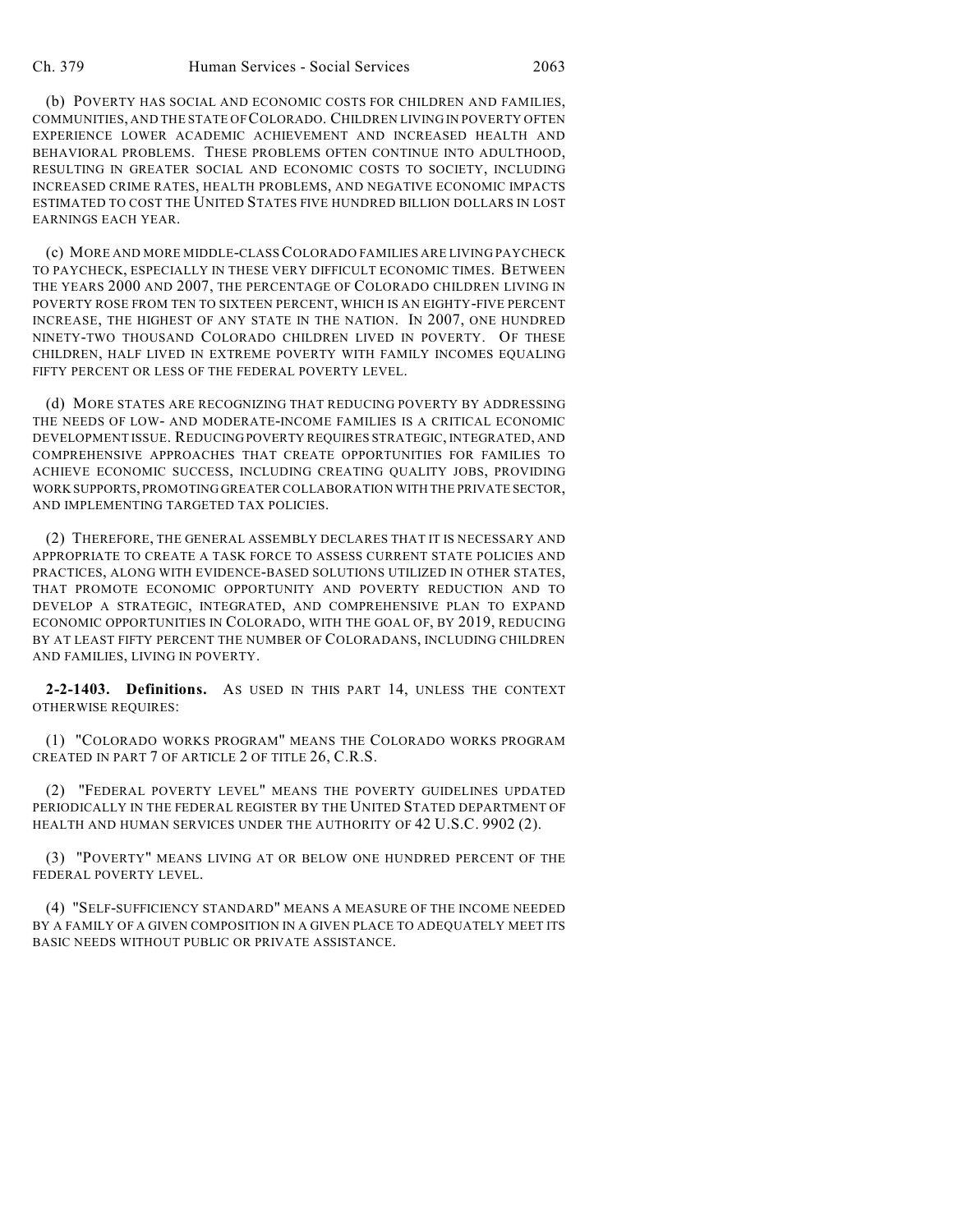(5) "SUPPLEMENTAL NUTRITION ASSISTANCE PROGRAM" MEANS THE FEDERAL SUPPLEMENTAL NUTRITION ASSISTANCE PROGRAM CREATED IN 7 U.S.C. SEC. 2011 ET SEQ.

(6) "TASK FORCE" MEANS THE ECONOMIC OPPORTUNITY POVERTY REDUCTION TASK FORCE CREATED IN SECTION 2-2-1404.

**2-2-1404. Economic opportunity poverty reduction task force - creation membership.** (1) THERE IS HEREBY CREATED THE ECONOMIC OPPORTUNITY POVERTY REDUCTION TASK FORCE TO ASSESS CURRENT STATE PRACTICES THAT PROMOTE ECONOMIC OPPORTUNITY AND POVERTY REDUCTION AND TO DEVELOP A STRATEGIC, INTEGRATED, AND COMPREHENSIVE PLAN TO EXPAND ECONOMIC OPPORTUNITIES IN COLORADO AND, BY 2019, TO REDUCE BY AT LEAST FIFTY PERCENT THE NUMBER OF COLORADANS, INCLUDING CHILDREN AND FAMILIES, LIVING IN POVERTY.

(2) (a) THE TASK FORCE SHALL CONSIST OF TEN MEMBERS OF THE GENERAL ASSEMBLY SELECTED AS FOLLOWS:

(I) FIVE MEMBERS OF THE HOUSE OF REPRESENTATIVES, THREE OF WHOM ARE APPOINTED BY THE SPEAKER OF THE HOUSE OF REPRESENTATIVES AND TWO OF WHOM ARE APPOINTED BY THE MINORITY LEADER OF THE HOUSE OF REPRESENTATIVES; AND

(II) FIVE MEMBERS OF THE SENATE, THREE OF WHOM ARE APPOINTED BY THE PRESIDENT OF THE SENATE AND TWO OF WHOM ARE APPOINTED BY THE MINORITY LEADER OF THE SENATE.

(b) THE SPEAKER OFTHE HOUSE OFREPRESENTATIVES AND THE PRESIDENT OF THE SENATE ANNUALLY SHALL JOINTLY DESIGNATE ONE MEMBER OF THE TASK FORCE TO SERVE AS CHAIRPERSON OF THE TASK FORCE. THE FIRST CHAIRPERSON SHALL BE A MEMBER OF THE HOUSE OF REPRESENTATIVES, AND, THEREAFTER, THE POSITION OF TASK FORCE CHAIR SHALL ALTERNATE BETWEEN THE HOUSE OF REPRESENTATIVES AND THE SENATE.

(3) EACH MEMBER OF THE TASK FORCE SHALL SERVE A TWO-YEAR TERM, COMMENCING ON JULY 1, 2009; EXCEPT THAT THE SPEAKER OF THE HOUSE OF REPRESENTATIVES AND THE PRESIDENT OF THE SENATE SHALL JOINTLY SELECT FIVE OF THE MEMBERS INITIALLY APPOINTED TO SERVE INITIAL ONE-YEAR TERMS. INITIAL APPOINTMENTS TO THE TASK FORCE SHALL BE MADE BY JULY 1, 2009. MEMBERS MAY SERVE FOR UNLIMITED CONSECUTIVE TERMS.

(4) (a) NOTWITHSTANDING THE PROVISIONS OF SECTION 2-2-307 (3), THE MEMBERS OF THE TASK FORCE SHALL SERVE WITHOUT COMPENSATION BUT SHALL BE REIMBURSED FOR ALL NECESSARY AND ACTUAL EXPENSES INCURRED IN THE PERFORMANCE OF THEIR DUTIES; EXCEPT THAT MEMBERS SHALL RECEIVE REIMBURSEMENT FOR NO MORE THAN SIX MEETINGS IN ANY FISCAL YEAR.

(b) THE TASK FORCE SHALL MEET DURING EACH INTERIM AT LEAST FOUR TIMES AND ADDITIONALLY AS CONVENED BY THE CHAIRPERSON.

(5) (a) THE RESEARCH DIRECTOR OF THE LEGISLATIVE COUNCIL AND THE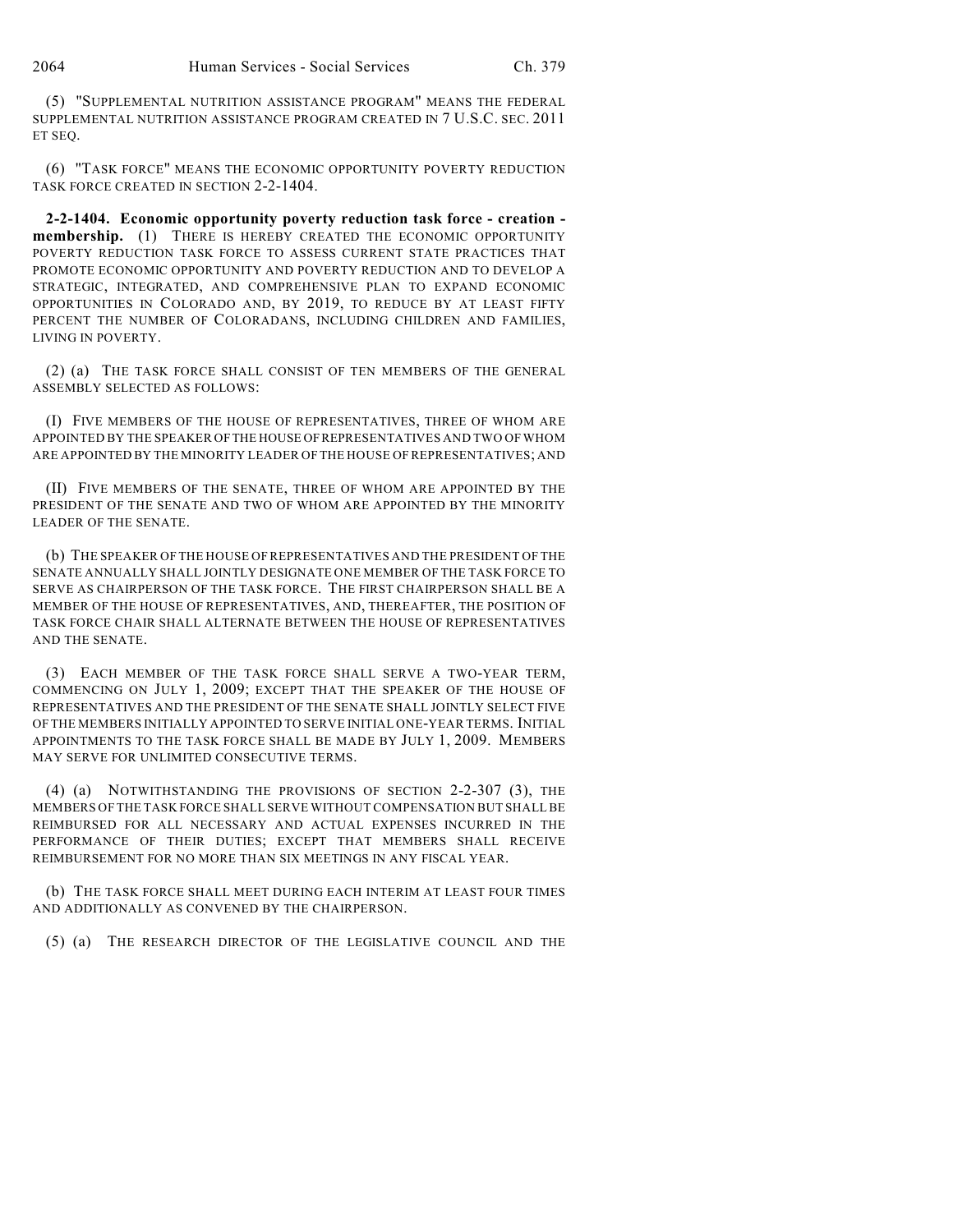DIRECTOR OF THE OFFICE OF LEGISLATIVE LEGAL SERVICES SHALL MAKE AVAILABLE THE STAFF OF THE LEGISLATIVE COUNCIL AND OF THE OFFICE OF LEGISLATIVE LEGAL SERVICES TO ASSIST THE TASK FORCE IN CARRYING OUT ITS DUTIES UNDER THIS SECTION. IN ADDITION, THE TASK FORCE MAY ALSO ACCEPT STAFF SUPPORT FROM PUBLIC AND PRIVATE ENTITIES.

(b) ALL EXPENDITURES INCURRED FOR THE DIRECT OR INDIRECT COSTS OF CARRYING OUT THE DUTIES OF THE TASK FORCE PURSUANT TO THIS SECTION SHALL BE SUBJECT TO APPROVAL BY THE CHAIRPERSON OF THE LEGISLATIVE COUNCIL AND PAID BY VOUCHERS AND WARRANTS TO BE DRAWN AS PROVIDED BY LAW FROM MONEYS ALLOCATED TO THE LEGISLATIVE COUNCIL FOR LEGISLATIVE STUDIES FROM APPROPRIATIONS MADE BY THE GENERAL ASSEMBLY.

(c) FOR THE PURPOSES OF CARRYING OUT THE DUTIES OF THE TASK FORCE PURSUANT TO THIS SECTION, THE LEGISLATIVE COUNCIL MAY ACCEPT AND EXPEND FEDERAL MONEYS, GRANTS, GIFTS, DONATIONS, SERVICES, AND IN-KIND DONATIONS FROM ANY PUBLIC OR PRIVATE ENTITY FOR ANY DIRECT OR INDIRECT COSTS ASSOCIATED WITH THE DUTIES OF THE TASK FORCE. ALL PUBLIC AND PRIVATE MONEYS DONATED OR AWARDED PURSUANT TO THIS PARAGRAPH (c) SHALL BE CONTINUOUSLY APPROPRIATED FOR THE IMPLEMENTATION OF THIS PART 14.

(d) IN THE EVENT THE TASK FORCE DOES NOT RECEIVE MONEYS ALLOCATED TO THE LEGISLATIVE COUNCIL FOR LEGISLATIVE STUDIES FROM APPROPRIATIONS MADE BY THE GENERAL ASSEMBLY PURSUANT TO PARAGRAPH (b) OF THIS SUBSECTION (5) AND THERE ARE INSUFFICIENT MONEYS RECEIVED BY THE LEGISLATIVE COUNCIL THROUGH GIFTS, GRANTS, AND DONATIONS PURSUANT TO PARAGRAPH (c) OF THIS SUBSECTION (5) TO CARRY OUT THE DUTIES OF THE TASK FORCE PURSUANT TO THIS SECTION, THE TASK FORCE SHALL NOT MEET DURING THE INTERIM UNTIL SUCH TIME AS SUFFICIENT MONEYS BECOME AVAILABLE.

(6) (a) THE TASK FORCE SHALL APPOINT SUBCOMMITTEES TO ADVISE THE TASK FORCE IN COMPLETING ITS DUTIES. THE CHAIRPERSON OF THE TASK FORCE SHALL SELECT SUBCOMMITTEE MEMBERS FROM STAKEHOLDER GROUPS THAT INCLUDE, BUT ARE NOT LIMITED TO, RELEVANT EXECUTIVE BRANCH AGENCIES, COUNTIES AND MUNICIPALITIES, BUSINESS AND LABOR ORGANIZATIONS, EDUCATION ORGANIZATIONS, ADVOCATES, AND INDIVIDUALS DIRECTLY IMPACTED BY THE WORK OF THE TASK FORCE.

(b) THE CHAIRPERSON OF THE TASK FORCE SHALL APPOINT A MEMBER OF THE TASK FORCE TO CHAIR EACH SUBCOMMITTEE. MEMBERS OF THE SUBCOMMITTEES SHALL NOT RECEIVE COMPENSATION FOR THEIR SERVICES OR REIMBURSEMENT OF EXPENSES.

**2-2-1405. Economic opportunity poverty reduction task force - duties.** (1) THE TASK FORCE SHALL ASSESS CURRENT STATE POLICIES AND PRACTICES THAT PROMOTE ECONOMIC OPPORTUNITY AND POVERTY REDUCTION AND, ON OR BEFORE DECEMBER 31, 2010, SHALL DEVELOP A STRATEGIC, INTEGRATED, AND COMPREHENSIVE PLAN THAT, ONCE IMPLEMENTED, WILL EXPAND ECONOMIC OPPORTUNITIES IN COLORADO AND, BY 2019, REDUCE BY AT LEAST FIFTY PERCENT THE NUMBER OF COLORADANS, INCLUDING CHILDREN AND FAMILIES, LIVING IN POVERTY.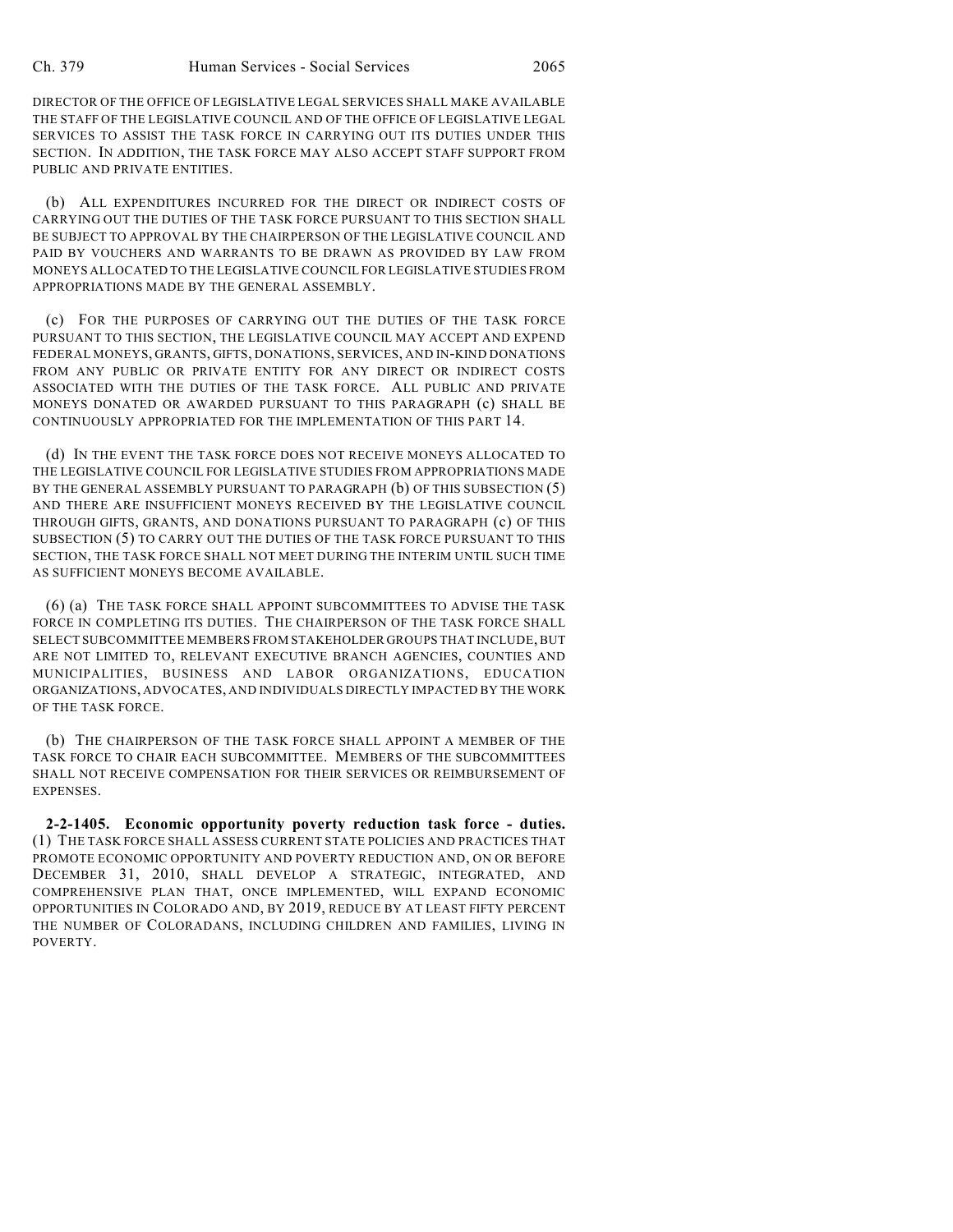(2) TO CARRY OUT ITS DUTIES PURSUANT TO THIS SECTION, THE TASK FORCE, AT A MINIMUM, SHALL:

(a) STUDY AND EVALUATE BEST POLICIES AND PRACTICES THAT:

(I) BUILD FAMILY ASSETS AND FINANCIAL STABILITY;

(II) INCREASE PRESCHOOL THROUGH POSTSECONDARY EDUCATIONAL OPPORTUNITIES;

(III) EXPAND THE WORK FORCE WITH QUALITY JOBS THAT MEET PRIVATE SECTOR NEEDS;

(IV) MAKE WORK PAY THROUGH THE USE OF FAIR AND SUSTAINABLE TARGETED TAX POLICIES; AND

(V) ADDRESS WORK-SUPPORT ISSUES;

(b) STUDY AND EVALUATE:

(I) FEDERALLY SUPPORTED AND STATE-SUPPORTED PROGRAMS THAT SERVE PERSONS LIVING IN POVERTY;

(II) THE ECONOMIC IMPACT OF POVERTY;

(III) CURRENT POLICIES AND SERVICES THAT AFFECT PERSONS LIVING BELOW THE SELF-SUFFICIENCY STANDARD;

(IV) HOW VARIOUS ISSUES INTERACT TO IMPACT POVERTY, SUCH AS A LACK OF EDUCATION, HEALTH CARE, HOUSING, INCOME, CHILD CARE, AND FOOD SECURITY;

(V) THE COLORADO WORKS PROGRAM, WITH THE GOAL OF RECOMMENDING CHANGES TO INCREASE PATHWAYS TO SELF-SUFFICIENCY; AND

(VI) THE SUPPLEMENTAL NUTRITION ASSISTANCE PROGRAM, WITH THE GOAL OF RECOMMENDING CHANGES TO INCREASE PARTICIPATION AND SECURE ADDITIONAL FEDERAL DOLLARS FOR ASSISTANCE WITH EDUCATION AND TRAINING; AND

(c) REVIEW FINDINGS AND MAKE LEGISLATIVE RECOMMENDATIONS, EACH YEAR, IF APPROPRIATE, TO THE LEGISLATIVE COUNCIL IN CONFORMANCE WITH RULE 24 OF THE JOINT RULES OF THE SENATE AND THE HOUSE OF REPRESENTATIVES. LEGISLATION RECOMMENDED BY THE TASK FORCE SHALL BE TREATED AS LEGISLATION RECOMMENDED BY AN INTERIM LEGISLATIVE COMMITTEE FOR PURPOSES OF ANY INTRODUCTION DEADLINES OR BILL LIMITATIONS IMPOSED BY THE JOINT RULES OF THE GENERAL ASSEMBLY.

(3) (a) ON OR BEFORE JANUARY 15, 2010, AND ON OR BEFORE JANUARY 15 EACH YEAR THEREAFTER, THE TASK FORCE SHALL PREPARE A WRITTEN REPORT TO THE GENERAL ASSEMBLY THAT INCLUDES A SUMMARY OF THE WORK ACCOMPLISHED BY THE TASK FORCE AND SUCH LEGISLATIVE RECOMMENDATIONS TO THE GENERAL ASSEMBLY AS IT DEEMS NECESSARY CONCERNING MATTERS STUDIED BY THE TASK